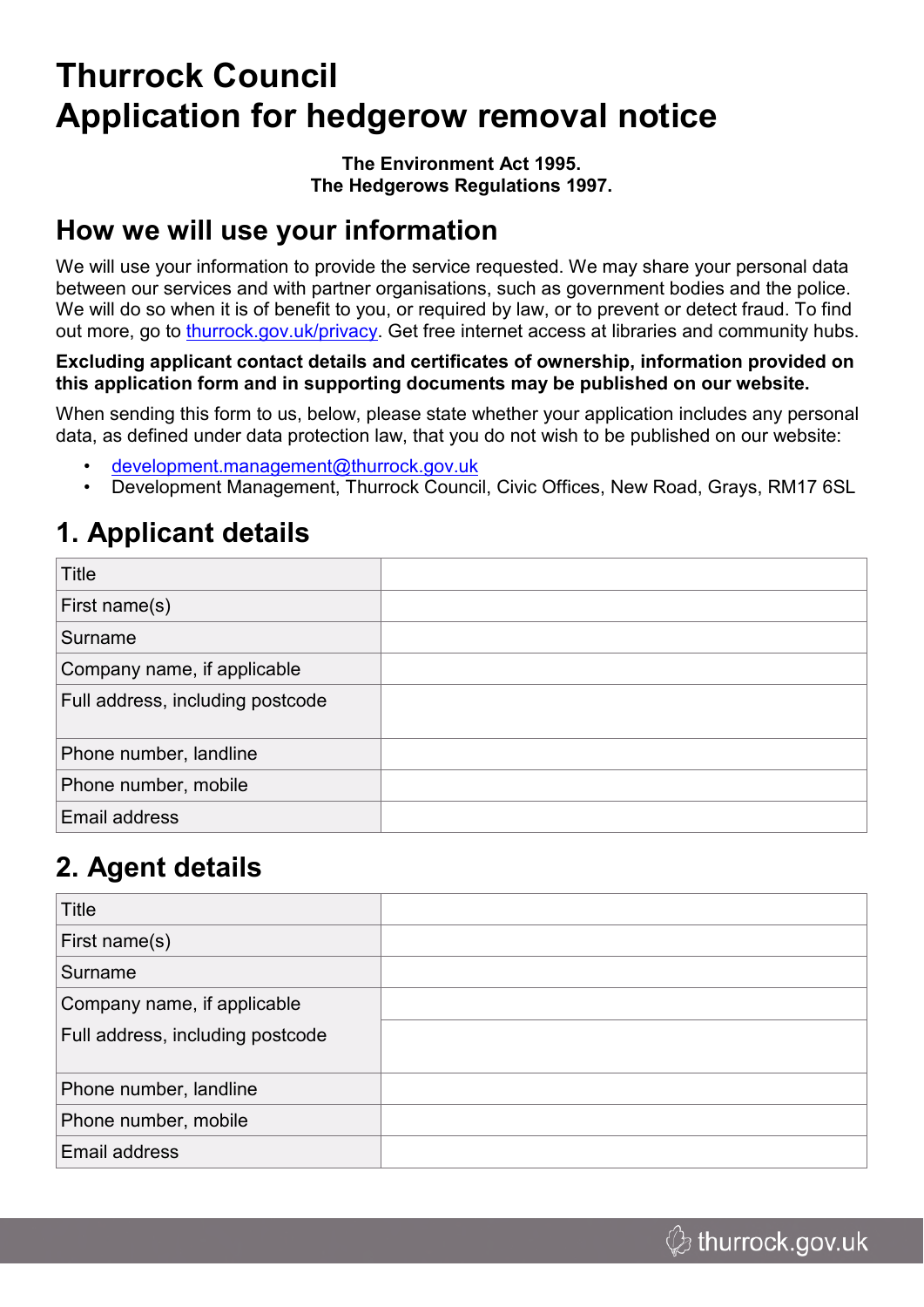#### **3. Site location**

| Full address of the site, including<br>postcode where available |  |
|-----------------------------------------------------------------|--|
|                                                                 |  |

If there is not an address, describe its location as fully as possible, or provide an easting and northing grid reference.

| Full description of the site where the<br>$ tree(s)$ stand |  |
|------------------------------------------------------------|--|
| Grid reference - easting                                   |  |
| Grid reference – northing                                  |  |

#### **4. Hedgerow removal notice**

| Reasons for the proposed removal of<br>hedgerow(s) |  |
|----------------------------------------------------|--|
|                                                    |  |

Please state the reference number of the plan(s) to be submitted with this application showing the stretch(es) of hedgerow(s) to be removed.

| . .      | J.      |  |
|----------|---------|--|
| <u>.</u> | ⌒<br>v. |  |
| ◠<br>ν.  | . .     |  |
| ᠇.       | U.      |  |

| Length of hedgerow to be removed                         |         |      |
|----------------------------------------------------------|---------|------|
| Is the hedgerow to be removed is less than 30 years-old? | I⊟ Yes  | l No |
| If 'Yes', is evidence of the date of planting attached?  | II IYes | ⊺No  |

Please answer the following questions – one must be answered 'Yes'.

| I am / we are the owner(s) of the freehold of the land concerned      | <b>Yes</b> | <b>No</b> |
|-----------------------------------------------------------------------|------------|-----------|
| I am / we are the tenant(s) of the agricultural holding concerned     | <b>Yes</b> | l No      |
| I am / we are the tenant(s) under the farm business tenancy concerned | ∣ ∣Yes     | l No      |
| I / we act for the utility operator concerned                         | Yes        | No        |